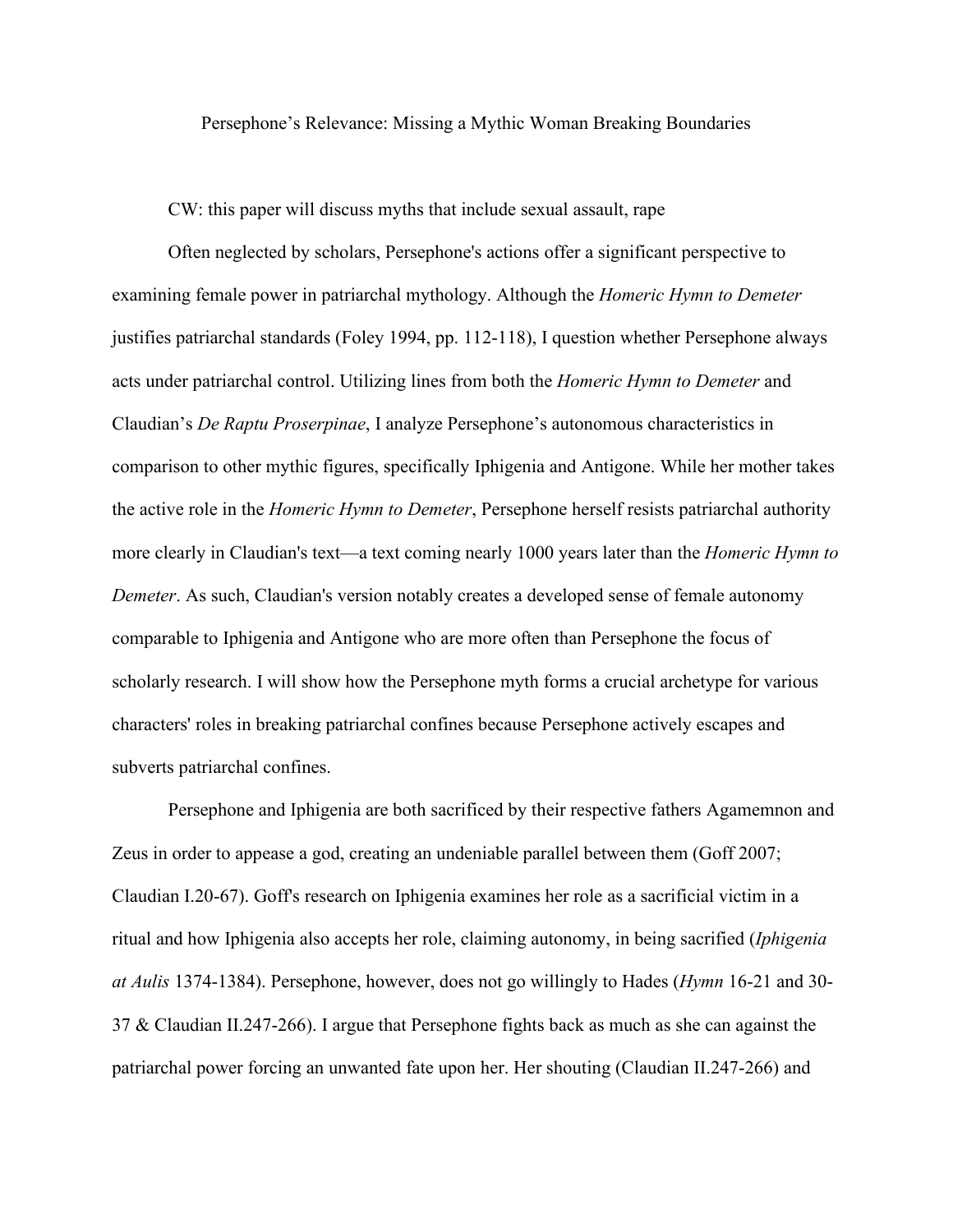disruption of the plan (*Hymn* 445-447) thwarts complete patriarchal dominance, providing her with female autonomy within the confines of patriarchal boundaries.

*Antigone* is often researched for its relationship with political theory; scholars like Bonnie Honig have examined questions about the political aspects of Antigone and Creon's argument (2014, p. 399). Antigone objects to her uncle Creon's decision regarding her right to bury her brother (Sophocles 21-32). Creon makes it clear that his kingly authroity will not budge (Sophocles 525), which ultimately brings about Antigone's death. Comparatively, I argue that Persephone's fight against patriarchal authority is more successful than Antigone's. Persephone may not completely overturn her fate as queen of the Underworld, but she does succeed in disrupting Zeus and Hades' plan (*Hymn* 445-447). Her fight against their patriarchal authority earns her a reprieve to exist liminally: part of the year she resides in the Underworld with Hades and the other portion she spends with her mother (*Hymn* 445-447). What some may see as only limited success in fact separates Persephone from other powerful women who attempt to overt partriarchal authority because she partially overturns masculine power and therefore increases her own autonomous status.

Persephone's story anchors female power for other characters, like in Euripides' *Helen* (Swift 2009 & Rehm 1994), designing an archetype for powerful mythic women. Euripides includes a reference to Persephone within *Helen* and arguably turns Persephone into a distinct model for women in harmful situations, including myths depicting sexual assault. Yet Persephone remains in the background of much scholarly research due to the focus on the *Homeric Hymn to Demeter* alone. I have turned toward a new analysis of Persephone that highlights comparative research of mythic women and female autonomy, centering on Persephone herself, rather than Demeter or the women with whom I have compared Persephone.